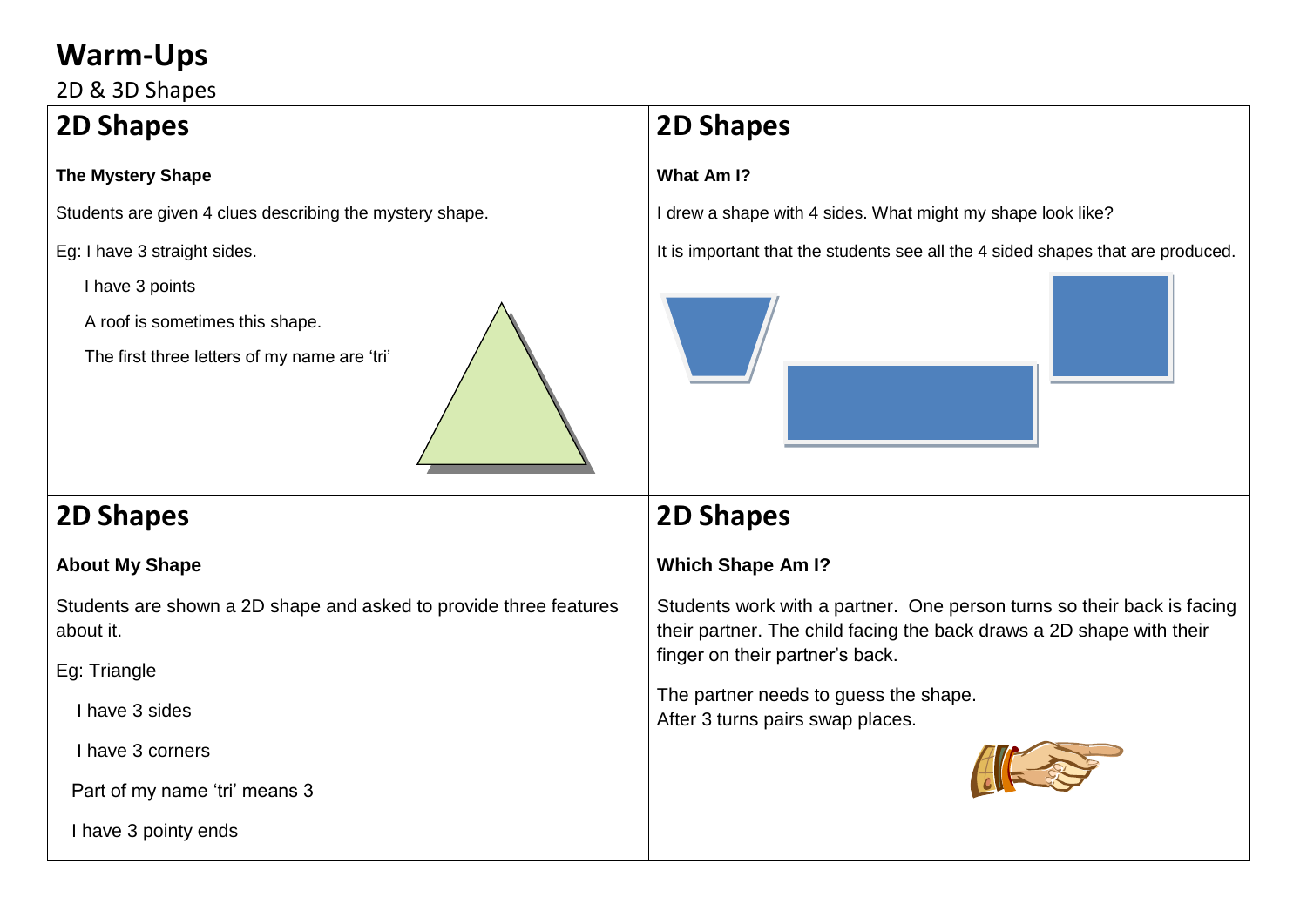## **2D Shapes**

#### **Shape Hunt**

Show the students a 2D shape. Name it and list a few of its features. Now have the children go on a 'Shape Hunt' in the room/outside to locate the shape.

**Students are asked**  Where was it? Where did you find it? What does it do?



**\*Discuss that ALL shapes in our environment have a function.**

## **2D Shapes**

### **Hear My Shape**

Students are given paper and pencil. They are asked to draw lines matching the sound they hear and to follow the direction at the end of each sound.

Eg: da, da, da, da, da Go down

da, da, da, da, da Turn left

da, da, da, da, da Go up

#### **What did you hear?**



## **2D Shapes**

### **Feel the Shape**

Place a number of 2D shapes in a bag.

Have a student come out the front They have to have their back to the teacher and their hands behind their back. The teacher pulls out a shape and shows the class. The teacher then places the shape in the student's hands.

They child has to tell the class 3 features of the shape they can feel and then name the shape.



### **2D Shapes**

### **Quiz Time**

How many sides does a square have?

How many points on a triangle?

How many straight lines does a rectangle have?

How many corners in a circle?

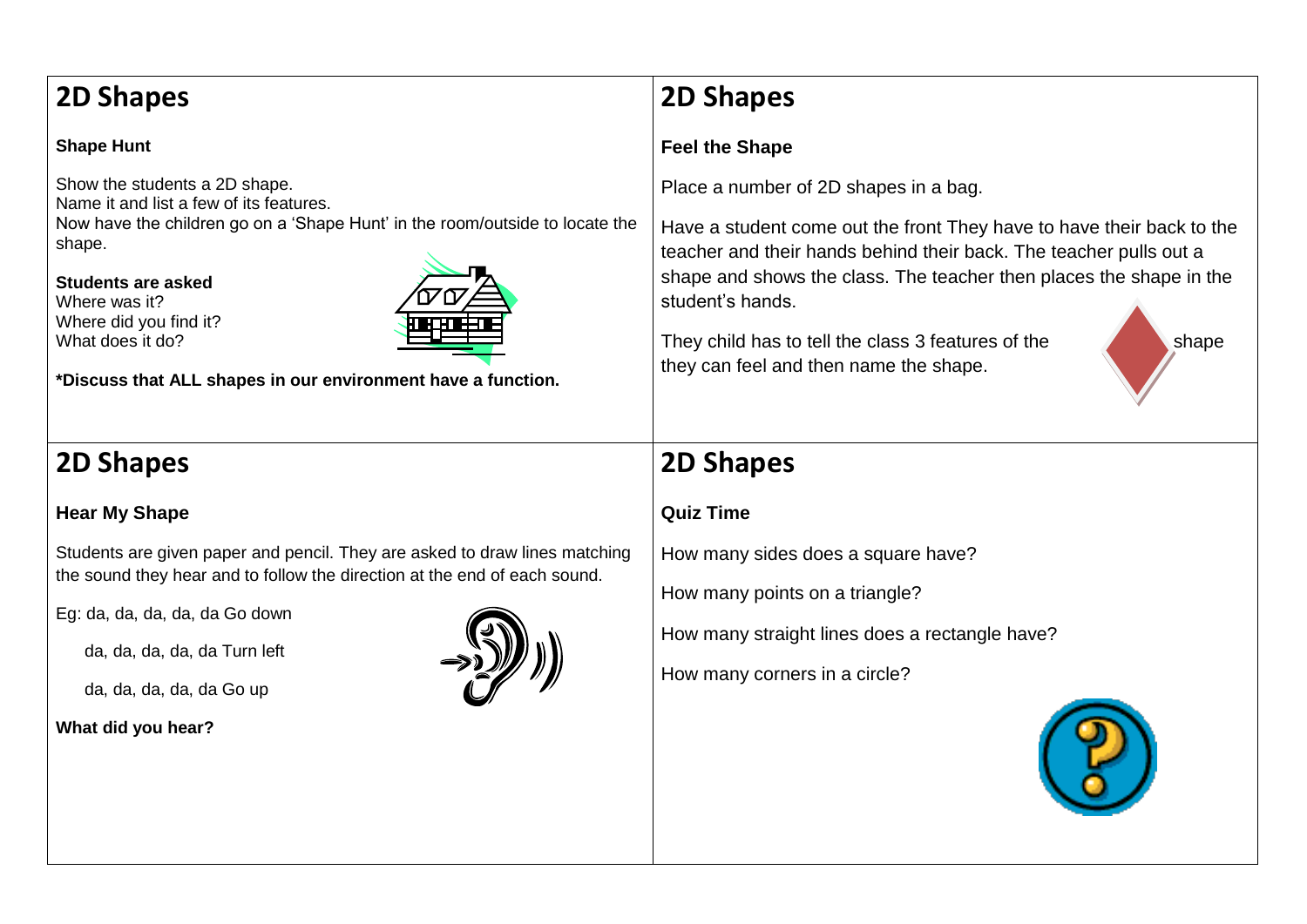# What did I draw? I drew a shape with 4 sides. What might my shape look like? (It is important that students see all the 4 sided shapes that other students have produced). What is in my hand? (2D shapes) In my hand I have an object that has no edges What might it be? Check for a variety of shapes. I Spy (2D shapes) What objects in this room could pass through this opening. (Relate this to a letter box) Use a box cut an opening 20cm by 8cm. Note how well children visualise before selecting an object. Spy (3D shapes) I can see a boxed shape object in this room. What object can I see?



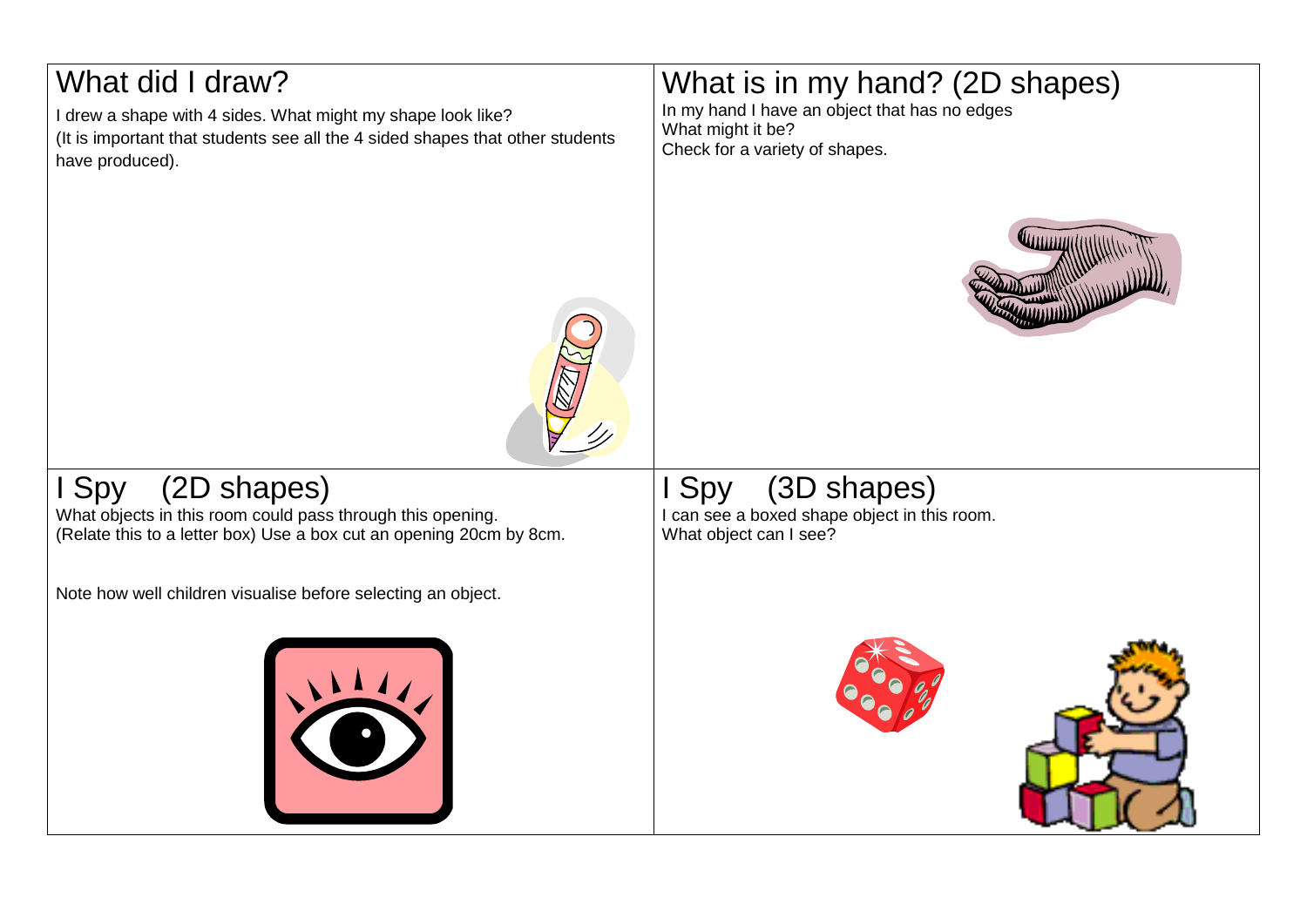| Draw me<br>I made a picture using only circles and squares.<br>What might my picture look like?                                             | What is in my hand? (3D shapes)<br>In my hand I have an object that is able to roll.<br>What might it be?<br>Check for a variety of shapes. |
|---------------------------------------------------------------------------------------------------------------------------------------------|---------------------------------------------------------------------------------------------------------------------------------------------|
|                                                                                                                                             |                                                                                                                                             |
| I am thinking of a shape<br>Give 3 clues.<br>I have 4 sides.<br>I have 4 corners.<br>In the classroom environment I am the shape of a book. | Shapes hiding in our room<br>Children are given 1 minute to locate and write down as many 2D or 3D<br>shapes they can.                      |
|                                                                                                                                             |                                                                                                                                             |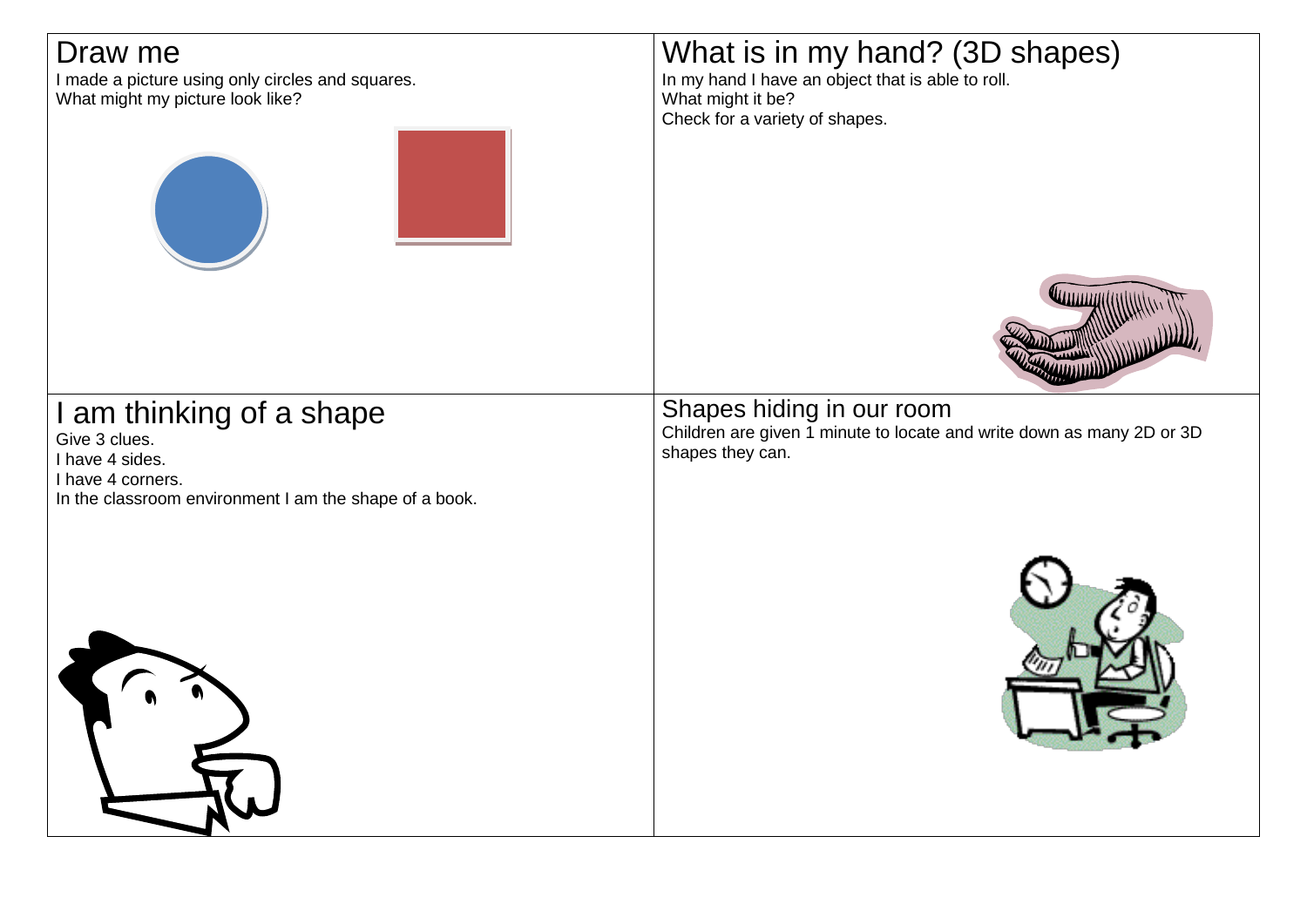# What Am I?

I drew a shape with four sides but none of the four sides were the same length.



Facts

Show students a shape and have them write 4 facts about that shape.



## Shape Hunt

Show students a shape and ask them to locate it in their environment. Ask: Where was it?

Where did you find it? What does it do? (Every shape has a function).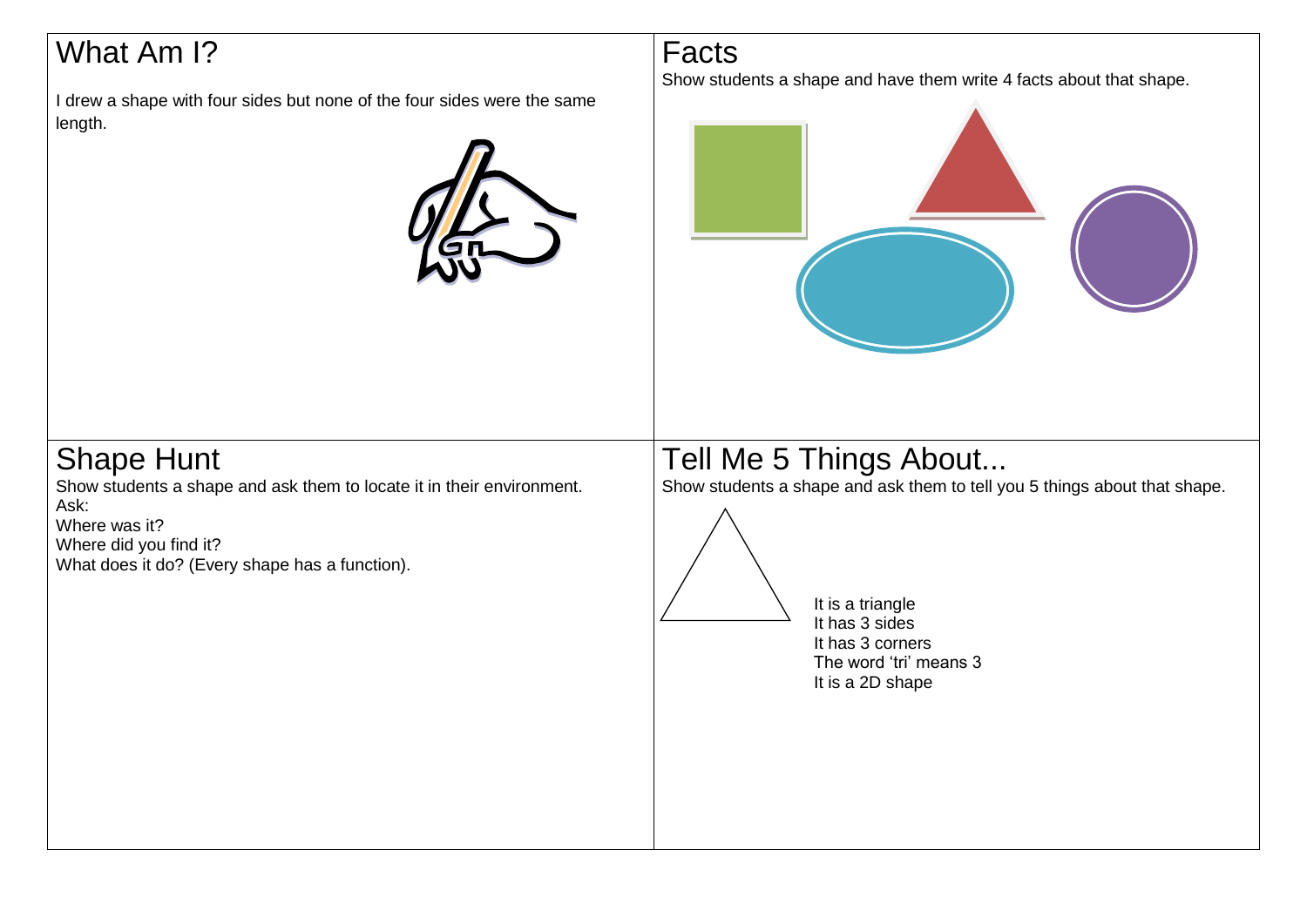# It's In the Bag

In a bag (pillow case) place a 2D or 3D shape. A student is asked to reach into the bag and feel the shape. Before they guess, the student must describe what they feel.

It has 4 straight sides The sides are not all the same length.



# Shape Heads

Select 3 students to come out the front. Each student wears a headband with a picture of a shape on it that they cannot see. The students can ask the class questions about their shape. The class can only answer YES or NO to the questions.











Have a student come out to the front of the classroom with their back to the board. Tell the student that they have magical powers and that you are going to prove it.

You will draw the shape using sound (noise) so the student can actually hear it being drawn.

This is best done with a chalk board. If a chalk board is not available make noises as you draw, signifying the length of each line.



# Make Me A

Using a variety of 2D shapes students to create a face.

Using a variety of 2D shapes students are asked to create a house.

Using a variety of 2D shapes students are asked to create a flower.

Using a variety of 2D shapes students are asked to create an animal.